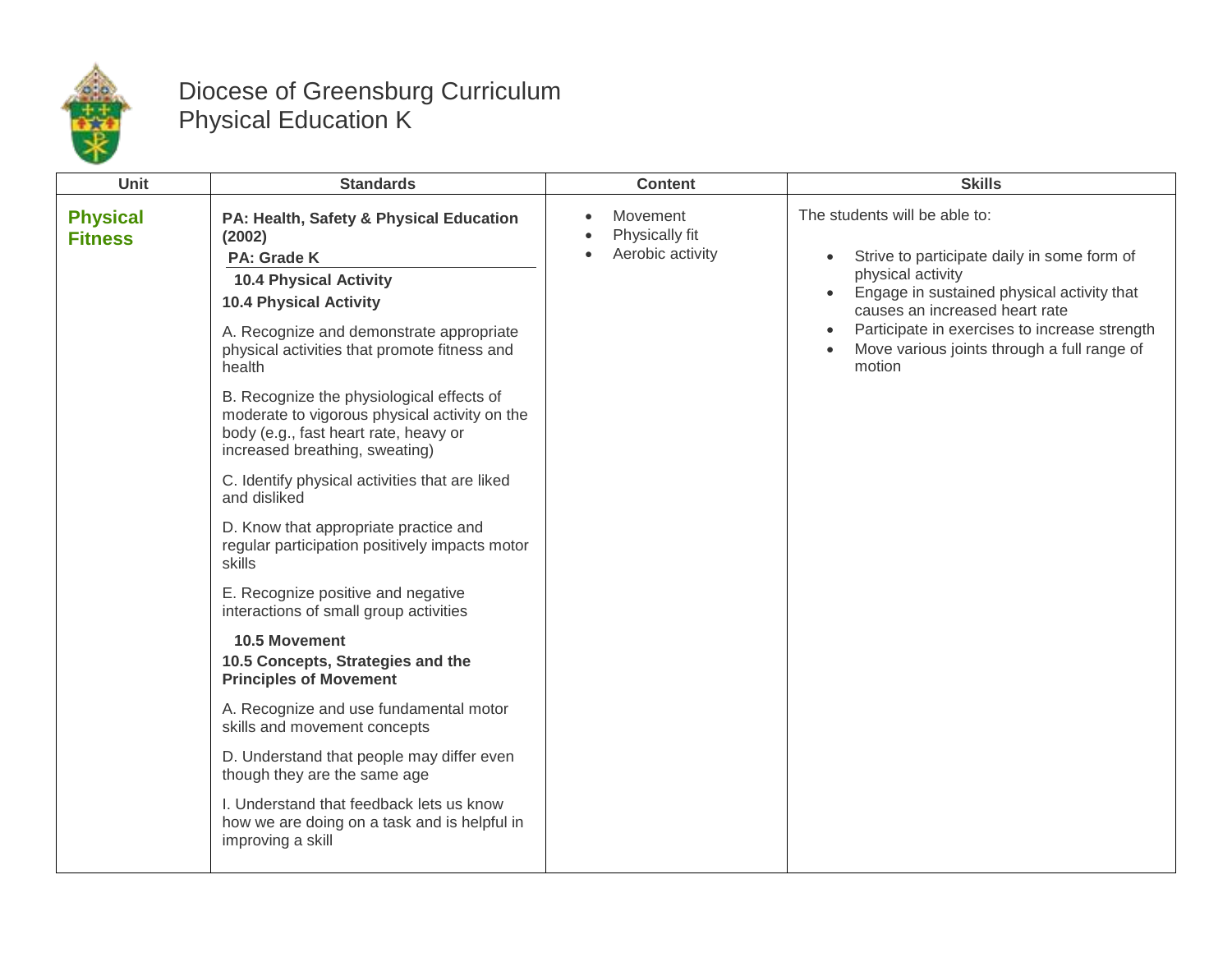| <b>Unit</b>     | <b>Standards</b>                                                                                                                                                      | <b>Content</b>                                                                                    | <b>Skills</b>                                                                                                                                                 |
|-----------------|-----------------------------------------------------------------------------------------------------------------------------------------------------------------------|---------------------------------------------------------------------------------------------------|---------------------------------------------------------------------------------------------------------------------------------------------------------------|
|                 | J. Know and demonstrate that appropriate<br>practice helps to improve skills                                                                                          |                                                                                                   |                                                                                                                                                               |
|                 | L. Know that how often we exercise affects<br>how we improve                                                                                                          |                                                                                                   |                                                                                                                                                               |
|                 | N. Know that how hard we exercise affects<br>how we improve                                                                                                           |                                                                                                   |                                                                                                                                                               |
|                 | O. Know that length of time we exercise<br>affects how we improve                                                                                                     |                                                                                                   |                                                                                                                                                               |
|                 | P. Know that type of exercise used affects<br>how we improve                                                                                                          |                                                                                                   |                                                                                                                                                               |
|                 | Copyright © 2015 Commonwealth of<br>Pennsylvania. All Rights Reserved                                                                                                 |                                                                                                   |                                                                                                                                                               |
| <b>Movement</b> | PA: Health, Safety & Physical Education<br>(2002)<br><b>PA: Grade K</b><br><b>10.5 Movement</b><br>10.5 Concepts, Strategies and the<br><b>Principles of Movement</b> | Directions(forward,<br>backward, up, down,<br>sideways, diagonal)<br><b>Basic movement skills</b> | The students will be able to:<br>Move using locomotors movement ex.<br>(walking, galloping, skipping, running,<br>hopping, and jumping) in different pathways |
|                 | A. Recognize and use fundamental motor<br>skills and movement concepts                                                                                                |                                                                                                   |                                                                                                                                                               |
|                 | C. Know, recognize and demonstrate<br>relationship movement concepts (e.g.,<br>narrow, wide, over, under, leading, following)                                         |                                                                                                   |                                                                                                                                                               |
|                 | Q. Know and demonstrate that gravity affects<br>movement and skills                                                                                                   |                                                                                                   |                                                                                                                                                               |
|                 | R. Know and demonstrate that force affects<br>movement and skills                                                                                                     |                                                                                                   |                                                                                                                                                               |
|                 | T. Know and demonstrate that balance<br>affects movement and skills                                                                                                   |                                                                                                   |                                                                                                                                                               |
|                 | U. Know how to maintain balance                                                                                                                                       |                                                                                                   |                                                                                                                                                               |
|                 | V. Know and demonstrate what it means to<br>move to an open space                                                                                                     |                                                                                                   |                                                                                                                                                               |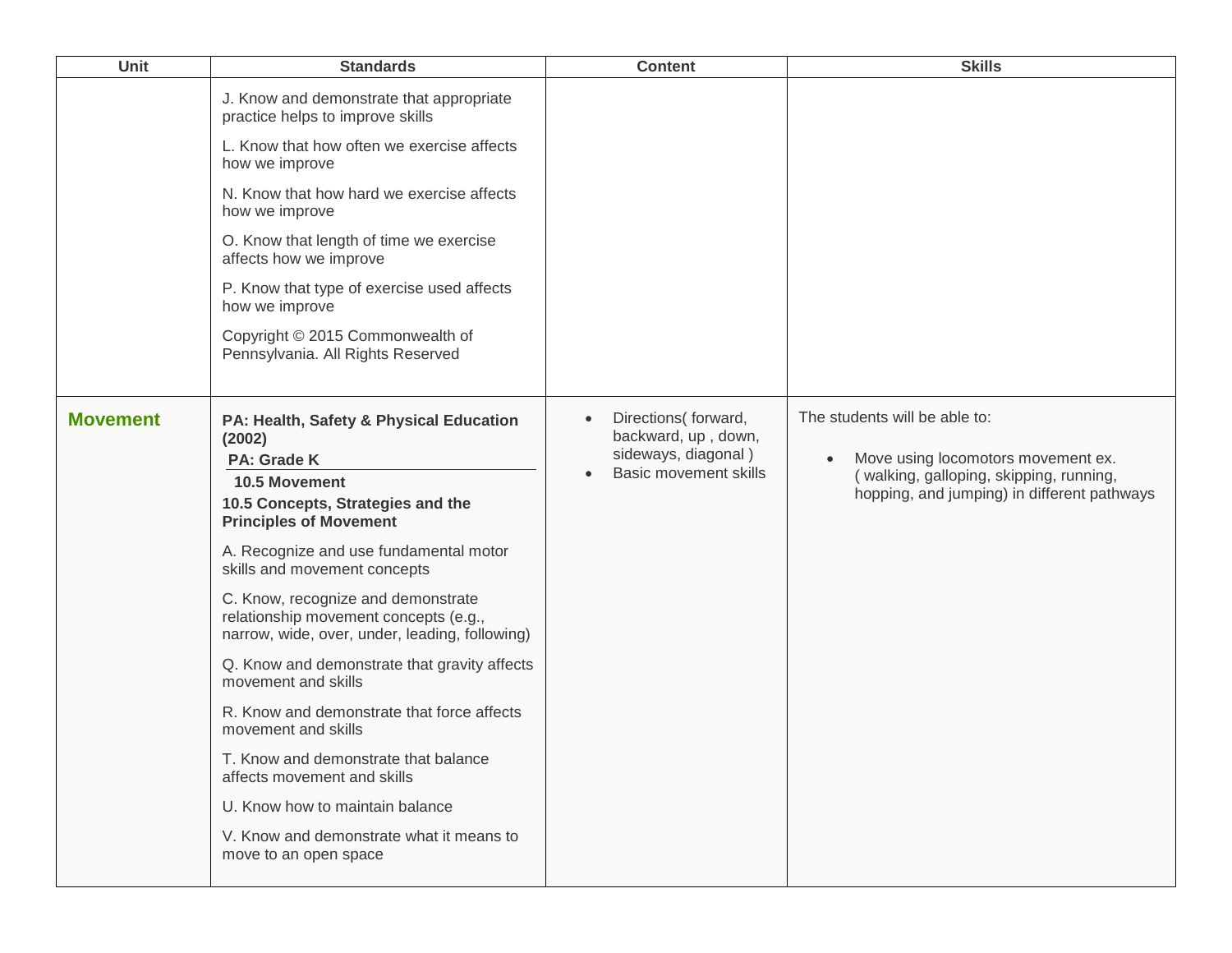| Unit             | <b>Standards</b>                                                                                                                                                                                                                                                                                                                                                                                                                                                                                                                                                              | <b>Content</b>                     | <b>Skills</b>                                                                                                                                                                                                                                               |
|------------------|-------------------------------------------------------------------------------------------------------------------------------------------------------------------------------------------------------------------------------------------------------------------------------------------------------------------------------------------------------------------------------------------------------------------------------------------------------------------------------------------------------------------------------------------------------------------------------|------------------------------------|-------------------------------------------------------------------------------------------------------------------------------------------------------------------------------------------------------------------------------------------------------------|
|                  | Copyright © 2015 Commonwealth of<br>Pennsylvania. All Rights Reserved                                                                                                                                                                                                                                                                                                                                                                                                                                                                                                         |                                    |                                                                                                                                                                                                                                                             |
| <b>Locomotor</b> | PA: Health, Safety & Physical Education<br>(2002)<br>PA: Grade K<br>10.5 Movement<br>10.5 Concepts, Strategies and the<br><b>Principles of Movement</b><br>A. Recognize and use fundamental motor<br>skills and movement concepts<br>B. Know that relationships refer to the ways<br>the individual, while moving, relates with<br>other people and the environment<br>C. Know, recognize and demonstrate<br>relationship movement concepts (e.g.,<br>narrow, wide, over, under, leading, following)<br>Copyright © 2015 Commonwealth of<br>Pennsylvania. All Rights Reserved | Basic locomotor moves<br>$\bullet$ | The students will be able to:<br>Walk, run, skip, gallop, hop, and jump while<br>$\bullet$<br>participating in activities<br>Demonstrate body control<br>$\bullet$<br>Demonstrate balance<br>$\bullet$<br>Demonstrate arm and leg coordination<br>$\bullet$ |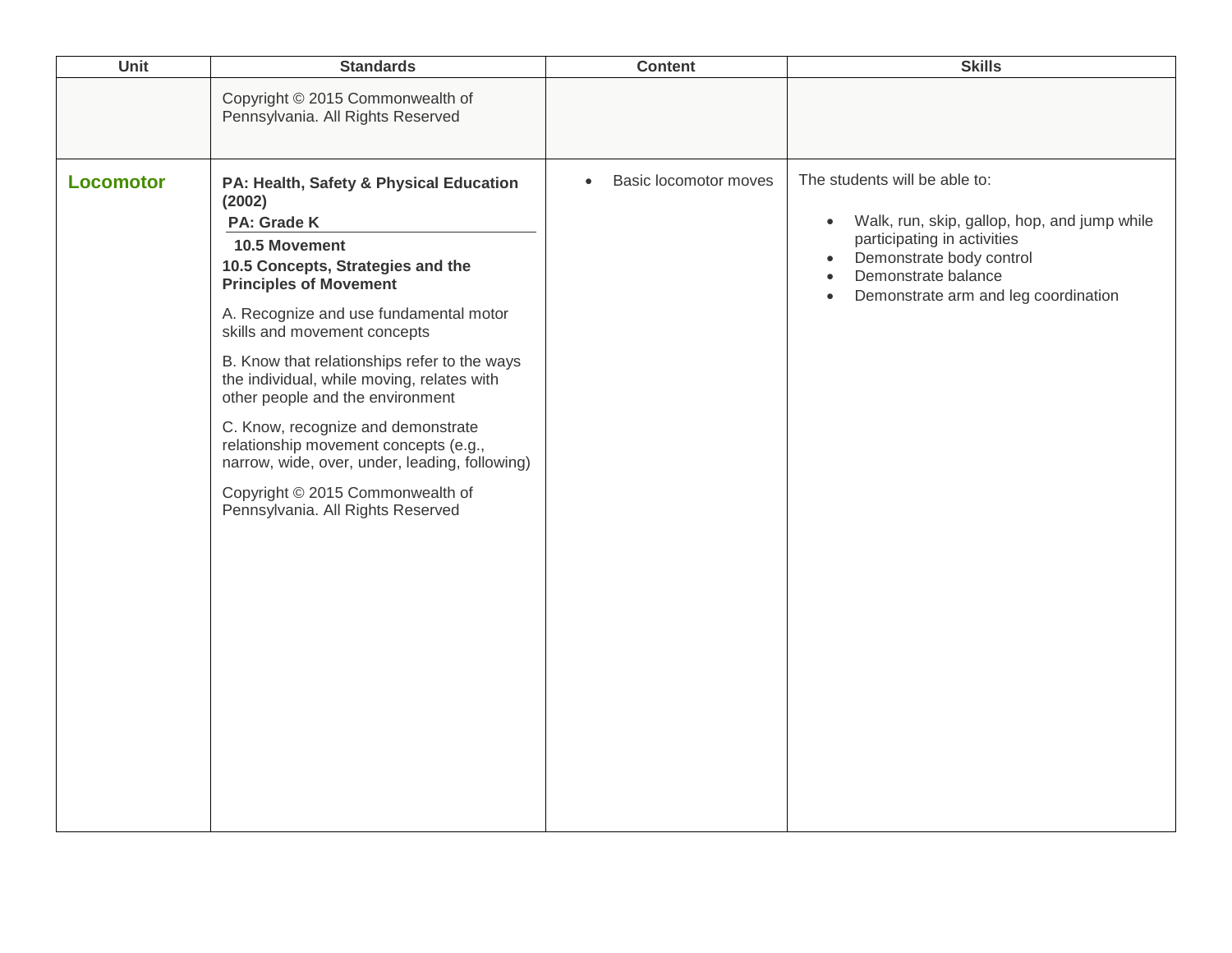| <b>Unit</b>              | <b>Standards</b>                                                                                                                                                                                                                                                                                                                                                                                                                                                                                                                                                                                                                                                   | <b>Content</b>                                                                                                        | <b>Skills</b>                                                                                                                                                                                                                                                                                                                                                                                            |
|--------------------------|--------------------------------------------------------------------------------------------------------------------------------------------------------------------------------------------------------------------------------------------------------------------------------------------------------------------------------------------------------------------------------------------------------------------------------------------------------------------------------------------------------------------------------------------------------------------------------------------------------------------------------------------------------------------|-----------------------------------------------------------------------------------------------------------------------|----------------------------------------------------------------------------------------------------------------------------------------------------------------------------------------------------------------------------------------------------------------------------------------------------------------------------------------------------------------------------------------------------------|
| Non-<br><b>locomotor</b> | PA: Health, Safety & Physical Education<br>(2002)<br><b>PA: Grade K</b><br><b>10.4 Physical Activity</b><br><b>10.4 Physical Activity</b><br>A. Recognize and demonstrate appropriate<br>physical activities that promote fitness and<br>health<br>B. Recognize the physiological effects of<br>moderate to vigorous physical activity on the<br>body (e.g., fast heart rate, heavy or<br>increased breathing, sweating)<br>10.5 Movement<br>10.5 Concepts, Strategies and the<br><b>Principles of Movement</b><br>A. Recognize and use fundamental motor<br>skills and movement concepts<br>Copyright © 2015 Commonwealth of<br>Pennsylvania. All Rights Reserved | <b>Movement Skills</b><br>$\bullet$<br>Non-Locomotor<br>movements<br>Manipulative<br>movements                        | Students will be able to:<br>Demonstrate non-locomotor skills while<br>utilizing the concept of space awareness<br>(direction/ranges)<br>Bend/stretch<br>$\circ$<br>Twist/turn<br>Swing/ sway<br>$\circ$<br>Push/ pull<br>$\circ$                                                                                                                                                                        |
| <b>Skills</b>            | PA: Health, Safety & Physical Education<br>(2002)<br><b>PA: Grade K</b><br><b>10.4 Physical Activity</b><br><b>10.4 Physical Activity</b><br>A. Recognize and demonstrate appropriate<br>physical activities that promote fitness and<br>health<br>D. Know that appropriate practice and<br>regular participation positively impacts motor<br>skills<br>E. Recognize positive and negative<br>interactions of small group activities<br>10.5 Movement                                                                                                                                                                                                              | <b>Basic movement skills</b><br>$\bullet$<br>Hand-eye coordination<br>$\bullet$<br>Foot-eye coordination<br>$\bullet$ | The students will be able to:<br>Follow the rules of the game<br>٠<br>Travel safely around the gym<br>Follow directions<br>Demonstrate being a good sport<br>Throw and kick balls<br>Throw and catch to self<br>Throw at a target with accuracy<br>Throw and catch with a partner<br>Dribble basketball balls and soccer balls<br>Juggle scarves<br>Strike objects using a bat, hockey stick, or<br>hand |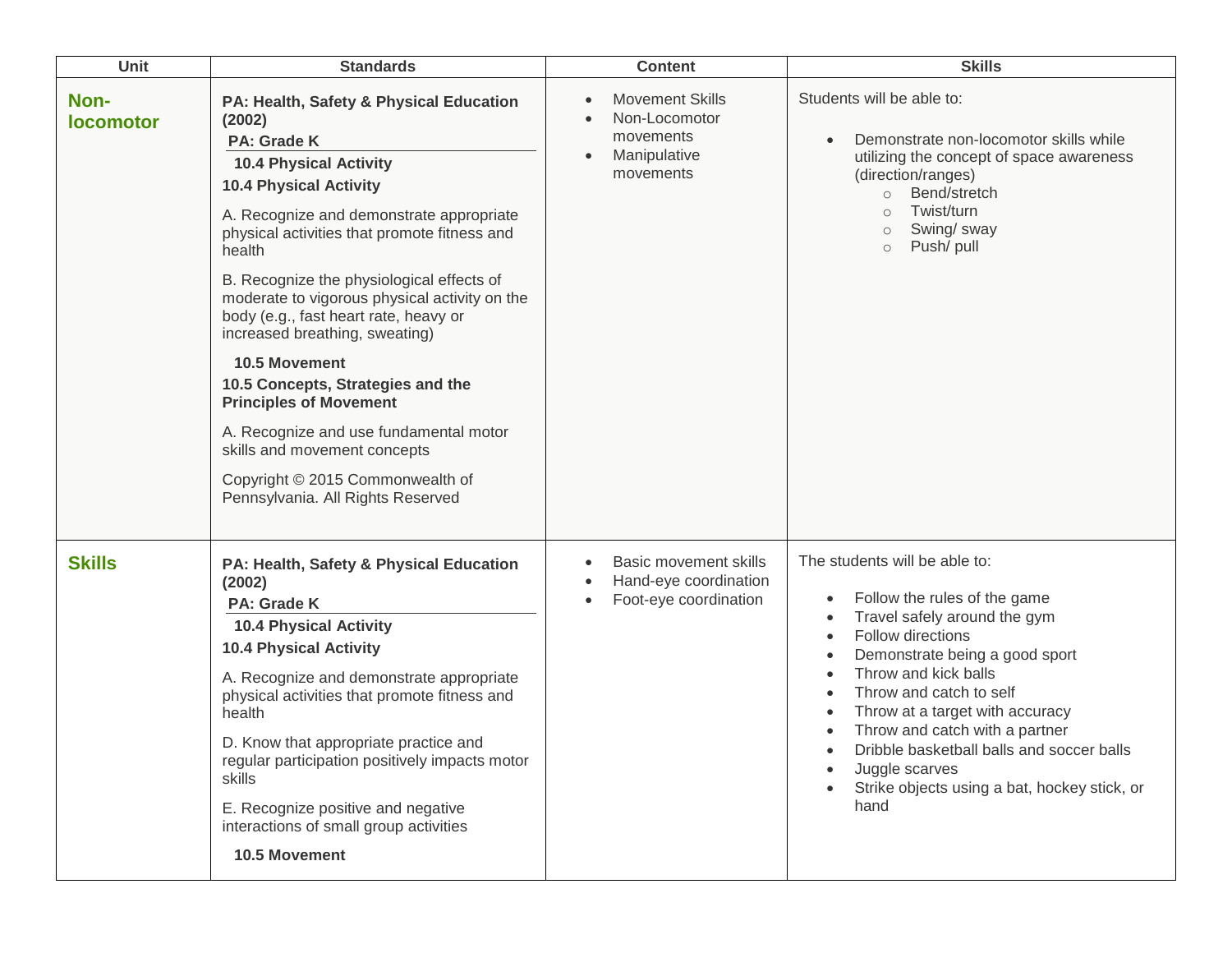| Unit                                   | <b>Standards</b>                                                                                                       | <b>Content</b>                                                                             | <b>Skills</b>                                                                               |
|----------------------------------------|------------------------------------------------------------------------------------------------------------------------|--------------------------------------------------------------------------------------------|---------------------------------------------------------------------------------------------|
|                                        | 10.5 Concepts, Strategies and the<br><b>Principles of Movement</b>                                                     |                                                                                            |                                                                                             |
|                                        | E. Know that practice and experience make<br>you better at motor skills                                                |                                                                                            |                                                                                             |
|                                        | F. Know that when you first begin to learn a<br>motor skill, you will not be good at it                                |                                                                                            |                                                                                             |
|                                        | G. Know, recognize, and demonstrate that<br>some skills are used in many different<br>activities                       |                                                                                            |                                                                                             |
|                                        | M. Know and demonstrate that frequency,<br>intensity, and duration of exercise affects the<br>rate at which we improve |                                                                                            |                                                                                             |
|                                        | W. Model and understand the purpose of<br>rules                                                                        |                                                                                            |                                                                                             |
|                                        | Copyright © 2015 Commonwealth of<br>Pennsylvania. All Rights Reserved                                                  |                                                                                            |                                                                                             |
| <b>Throwing and</b><br><b>Catching</b> | PA: Health, Safety & Physical Education<br>(2002)<br>PA: Grade K                                                       | Eye /hand coordination<br>Balance and body<br>$\bullet$<br>control<br>Transferring weight/ | The students will be able to:<br>Throw overhand (ball near ear) or<br>$\bullet$             |
|                                        | <b>10.4 Physical Activity</b><br><b>10.4 Physical Activity</b>                                                         | opposite rule                                                                              | underhand ( ball near waist) to their partners<br>Demonstrate proper posture and stance for |
|                                        | A. Recognize and demonstrate appropriate<br>physical activities that promote fitness and<br>health                     |                                                                                            | throwing                                                                                    |
|                                        | E. Recognize positive and negative<br>interactions of small group activities                                           |                                                                                            |                                                                                             |
|                                        | 10.5 Movement<br>10.5 Concepts, Strategies and the<br><b>Principles of Movement</b>                                    |                                                                                            |                                                                                             |
|                                        | A. Recognize and use fundamental motor<br>skills and movement concepts                                                 |                                                                                            |                                                                                             |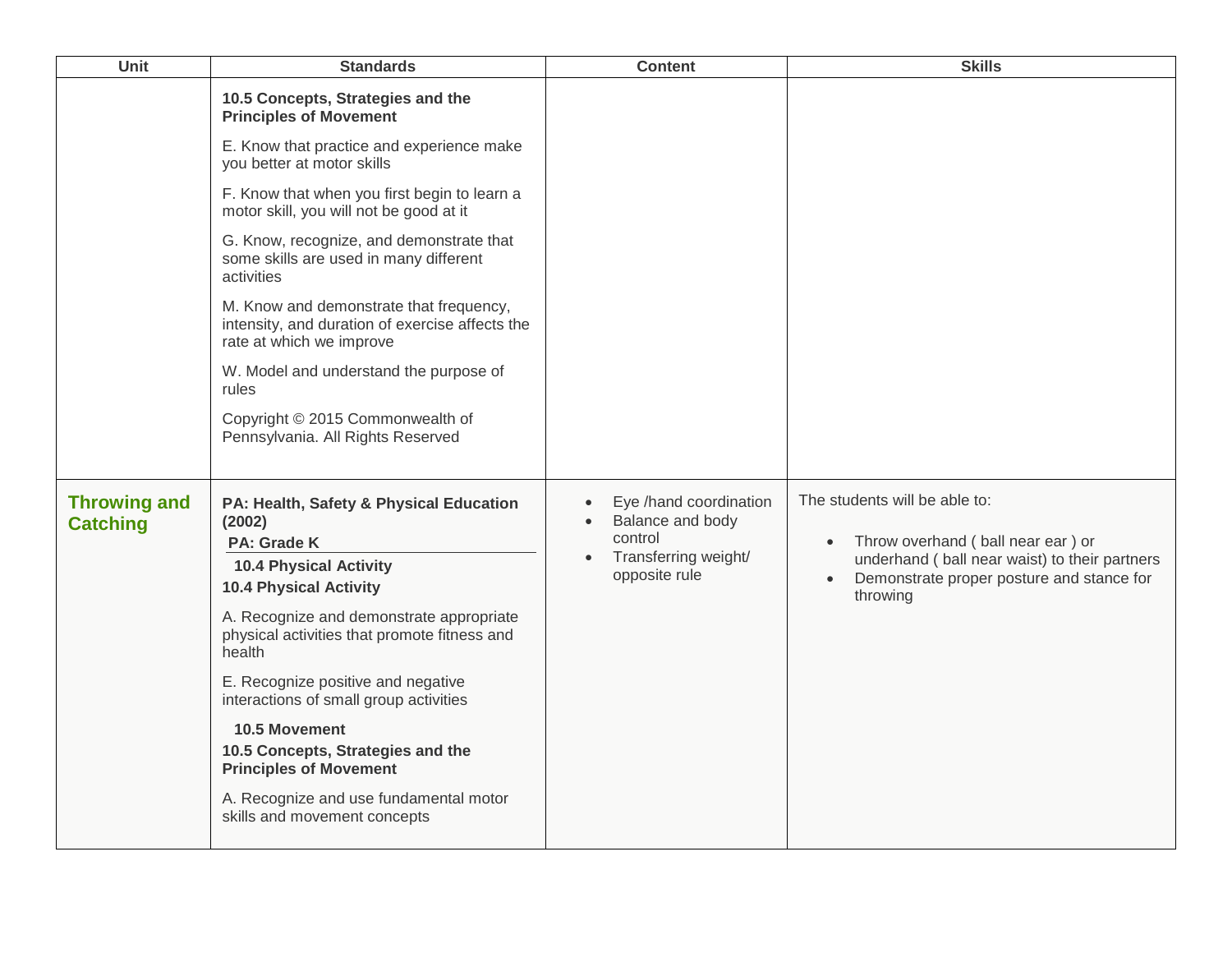| Unit           | <b>Standards</b>                                                                                                                                                                                                                                                                                                                                                                                                                                                                                                                                                                                                                                                                                                                                                                                                                                        | <b>Content</b>                                        | <b>Skills</b>                                                                                                                                                                                                                                        |
|----------------|---------------------------------------------------------------------------------------------------------------------------------------------------------------------------------------------------------------------------------------------------------------------------------------------------------------------------------------------------------------------------------------------------------------------------------------------------------------------------------------------------------------------------------------------------------------------------------------------------------------------------------------------------------------------------------------------------------------------------------------------------------------------------------------------------------------------------------------------------------|-------------------------------------------------------|------------------------------------------------------------------------------------------------------------------------------------------------------------------------------------------------------------------------------------------------------|
|                | C. Know, recognize and demonstrate<br>relationship movement concepts (e.g.,<br>narrow, wide, over, under, leading, following)<br>E. Know that practice and experience make<br>you better at motor skills<br>F. Know that when you first begin to learn a<br>motor skill, you will not be good at it<br>Copyright © 2015 Commonwealth of<br>Pennsylvania. All Rights Reserved                                                                                                                                                                                                                                                                                                                                                                                                                                                                            |                                                       |                                                                                                                                                                                                                                                      |
| <b>Kicking</b> | PA: Health, Safety & Physical Education<br>(2002)<br>PA: Grade K<br>10.5 Movement<br>10.5 Concepts, Strategies and the<br><b>Principles of Movement</b><br>A. Recognize and use fundamental motor<br>skills and movement concepts<br>B. Know that relationships refer to the ways<br>the individual, while moving, relates with<br>other people and the environment<br>C. Know, recognize and demonstrate<br>relationship movement concepts (e.g.,<br>narrow, wide, over, under, leading, following)<br>E. Know that practice and experience make<br>you better at motor skills<br>F. Know that when you first begin to learn a<br>motor skill, you will not be good at it<br>G. Know, recognize, and demonstrate that<br>some skills are used in many different<br>activities<br>Copyright © 2015 Commonwealth of<br>Pennsylvania. All Rights Reserved | Eye/ foot coordination<br>Balance and body<br>control | The students will be able to:<br>Kick a ball using all parts of their foot( heel,<br>toes, inside, outside, laces)<br>Kick the ball in different directions<br>Kick a ball while moving in different<br>directions and speeds<br>Run and kick a ball |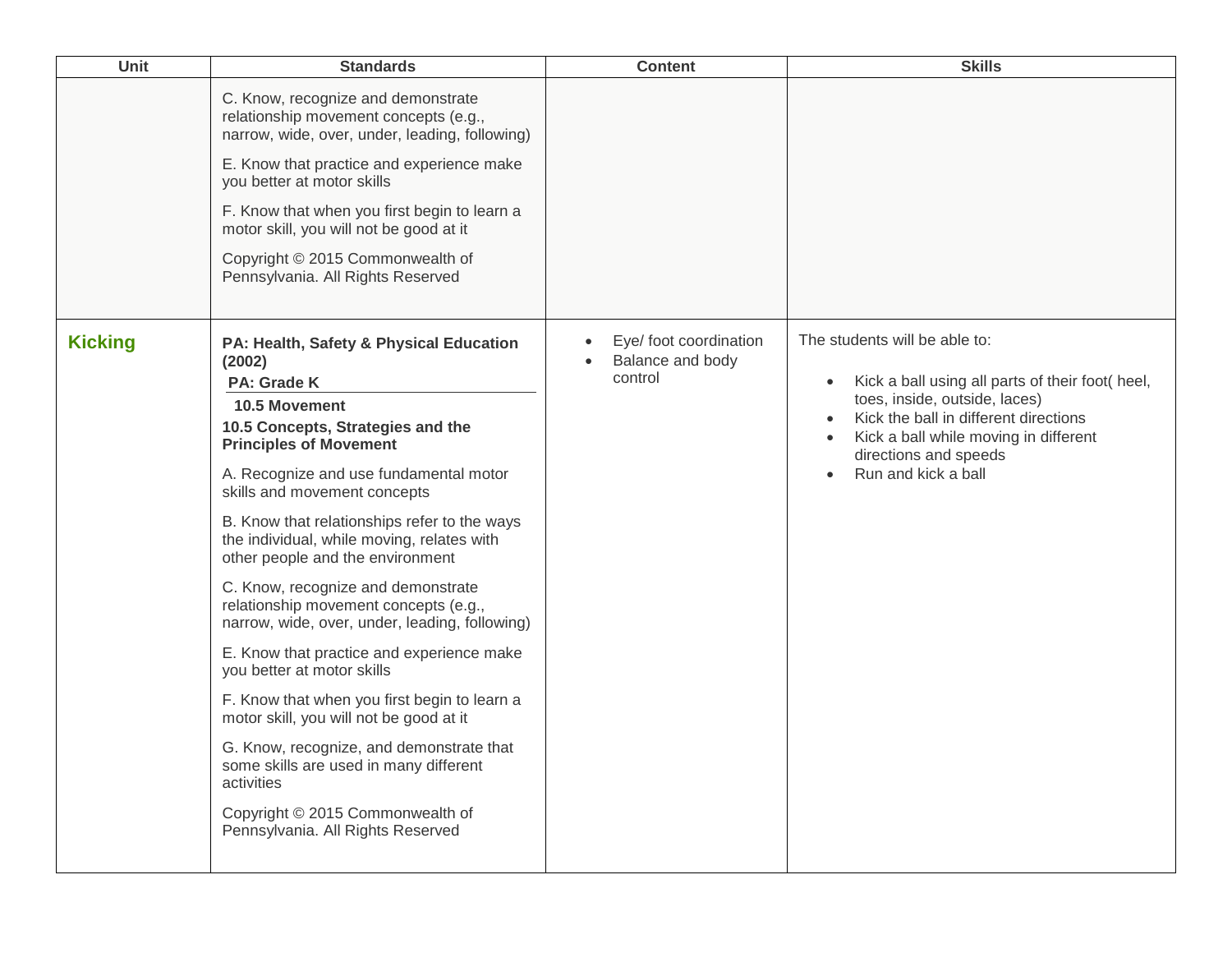| <b>Unit</b>     | <b>Standards</b>                                                                                                                                                                                                                                                                                                                                                                                                                                                                                                                                                                                                                                                                                                                                                                                                                                                                                                                                                              | <b>Content</b>                                                                                                      | <b>Skills</b>                                                                                                                                                                                          |
|-----------------|-------------------------------------------------------------------------------------------------------------------------------------------------------------------------------------------------------------------------------------------------------------------------------------------------------------------------------------------------------------------------------------------------------------------------------------------------------------------------------------------------------------------------------------------------------------------------------------------------------------------------------------------------------------------------------------------------------------------------------------------------------------------------------------------------------------------------------------------------------------------------------------------------------------------------------------------------------------------------------|---------------------------------------------------------------------------------------------------------------------|--------------------------------------------------------------------------------------------------------------------------------------------------------------------------------------------------------|
| <b>Striking</b> | PA: Health, Safety & Physical Education<br>(2002)<br>PA: Grade K<br><b>10.4 Physical Activity</b><br><b>10.4 Physical Activity</b><br>A. Recognize and demonstrate appropriate<br>physical activities that promote fitness and<br>health<br>E. Recognize positive and negative<br>interactions of small group activities<br>10.5 Movement<br>10.5 Concepts, Strategies and the<br><b>Principles of Movement</b><br>A. Recognize and use fundamental motor<br>skills and movement concepts<br>C. Know, recognize and demonstrate<br>relationship movement concepts (e.g.,<br>narrow, wide, over, under, leading, following)<br>E. Know that practice and experience make<br>you better at motor skills<br>F. Know that when you first begin to learn a<br>motor skill, you will not be good at it<br>G. Know, recognize, and demonstrate that<br>some skills are used in many different<br>activities<br>Copyright © 2015 Commonwealth of<br>Pennsylvania. All Rights Reserved | Hand /eye coordination<br>$\bullet$<br>Transferring weight<br>$\bullet$<br>Balance and body<br>$\bullet$<br>control | The students will be able to:<br>Strike a ball using their hands<br>$\bullet$<br>Strike a ball using a short handle implement<br>$\bullet$<br>Strike a ball using a long handle implement<br>$\bullet$ |
|                 |                                                                                                                                                                                                                                                                                                                                                                                                                                                                                                                                                                                                                                                                                                                                                                                                                                                                                                                                                                               |                                                                                                                     |                                                                                                                                                                                                        |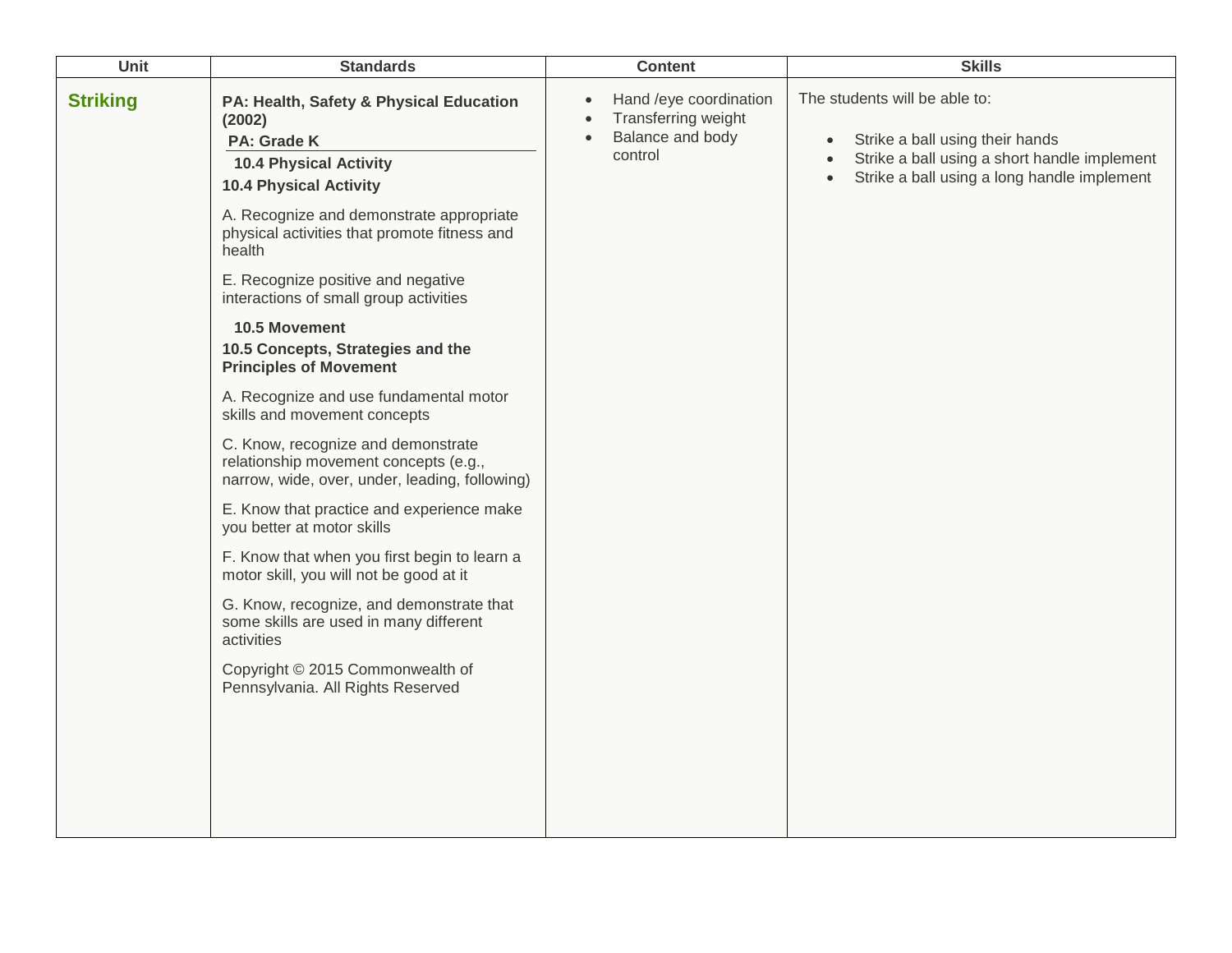| <b>Unit</b>                       | <b>Standards</b>                                                                                                                                                                                                                                                                                                                                                                                                                                                                                                                                                                                                                                                                                                                                             | <b>Content</b>                                                                                                               | <b>Skills</b>                                                                                                                                                                                                                                      |
|-----------------------------------|--------------------------------------------------------------------------------------------------------------------------------------------------------------------------------------------------------------------------------------------------------------------------------------------------------------------------------------------------------------------------------------------------------------------------------------------------------------------------------------------------------------------------------------------------------------------------------------------------------------------------------------------------------------------------------------------------------------------------------------------------------------|------------------------------------------------------------------------------------------------------------------------------|----------------------------------------------------------------------------------------------------------------------------------------------------------------------------------------------------------------------------------------------------|
| <b>Bounce and</b><br><b>Catch</b> | PA: Health, Safety & Physical Education<br>(2002)<br>PA: Grade K<br><b>10.4 Physical Activity</b><br><b>10.4 Physical Activity</b><br>A. Recognize and demonstrate appropriate<br>physical activities that promote fitness and<br>health<br>10.5 Movement<br>10.5 Concepts, Strategies and the<br><b>Principles of Movement</b><br>A. Recognize and use fundamental motor<br>skills and movement concepts<br>E. Know that practice and experience make<br>you better at motor skills<br>F. Know that when you first begin to learn a<br>motor skill, you will not be good at it<br>G. Know, recognize, and demonstrate that<br>some skills are used in many different<br>activities<br>Copyright © 2015 Commonwealth of<br>Pennsylvania. All Rights Reserved | Eye / hand<br>$\bullet$<br>coordination<br>Transferring weight/<br>$\bullet$<br>opposite rule<br>Balance and body<br>control | The students will be able to:<br>Bounce and catch a ball while moving in<br>different directions, and pathways<br>When catching, know to "give" with their arm<br>$\bullet$<br>Practice catching with a partner                                    |
| <b>Ball Skills</b><br>(Rolling)   | PA: Health, Safety & Physical Education<br>(2002)<br><b>PA: Grade K</b><br><b>10.4 Physical Activity</b><br><b>10.4 Physical Activity</b><br>A. Recognize and demonstrate appropriate<br>physical activities that promote fitness and<br>health<br>D. Know that appropriate practice and<br>regular participation positively impacts motor<br>skills                                                                                                                                                                                                                                                                                                                                                                                                         | Transferring weight/<br>$\bullet$<br>opposite rule<br><b>Balance</b><br>$\bullet$<br>Body control<br><b>Bowling</b>          | The students will be able to:<br>Roll a ball on a flat surface( the ball needs to<br>make contact with the floor at all times)<br>Roll a ball with knees bent<br>Demonstrate the 4 step approach.(the step,<br>push away, back swing, and release) |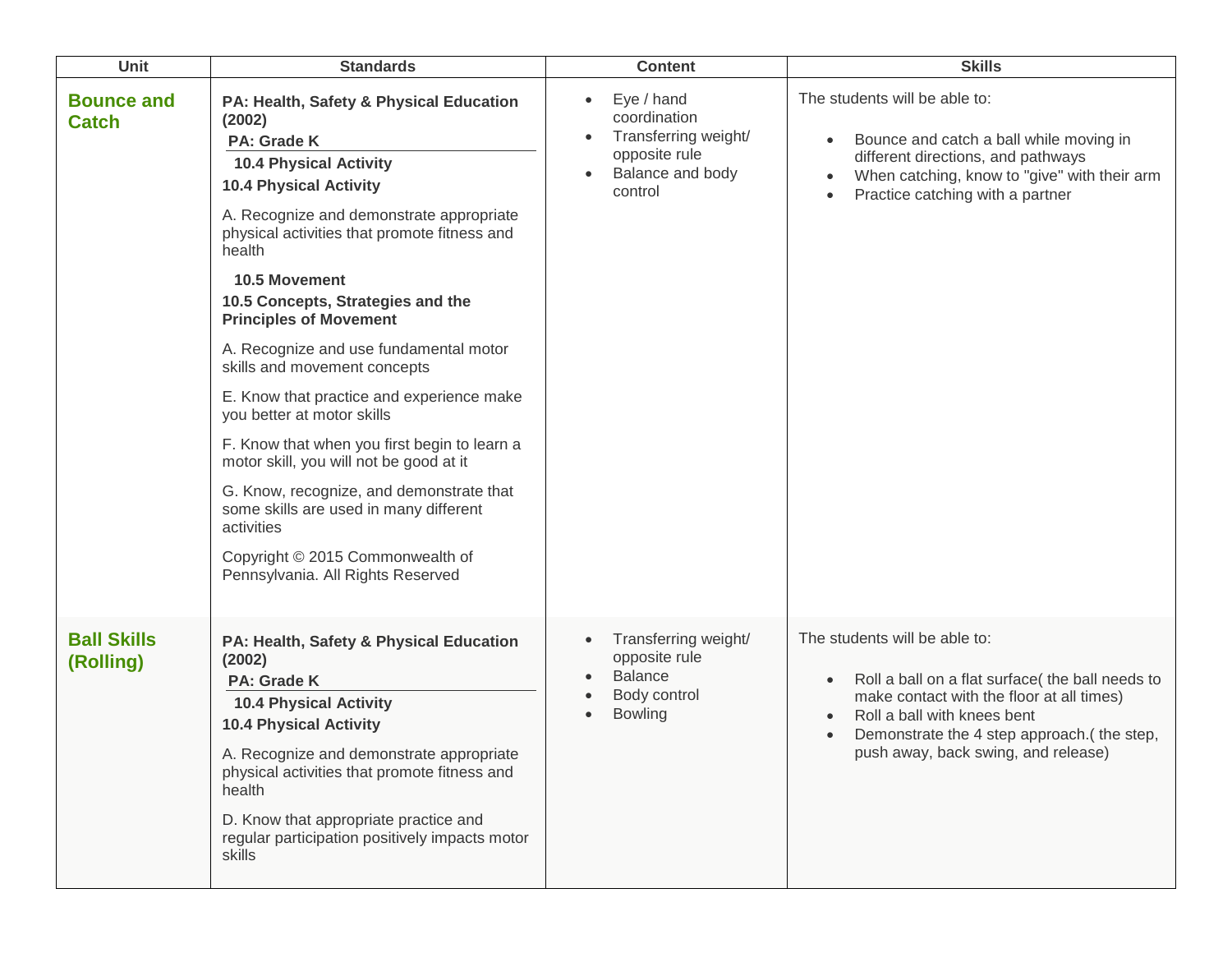| Unit         | <b>Standards</b>                                                                                                                                                                                                                                                                                                                                                                                                                                                                                                                                                                                 | <b>Content</b>                                                                           | <b>Skills</b>                                                                                                                                             |
|--------------|--------------------------------------------------------------------------------------------------------------------------------------------------------------------------------------------------------------------------------------------------------------------------------------------------------------------------------------------------------------------------------------------------------------------------------------------------------------------------------------------------------------------------------------------------------------------------------------------------|------------------------------------------------------------------------------------------|-----------------------------------------------------------------------------------------------------------------------------------------------------------|
|              | E. Recognize positive and negative<br>interactions of small group activities<br>10.5 Movement<br>10.5 Concepts, Strategies and the<br><b>Principles of Movement</b><br>A. Recognize and use fundamental motor<br>skills and movement concepts<br>E. Know that practice and experience make<br>you better at motor skills<br>F. Know that when you first begin to learn a<br>motor skill, you will not be good at it<br>G. Know, recognize, and demonstrate that<br>some skills are used in many different<br>activities<br>Copyright © 2015 Commonwealth of<br>Pennsylvania. All Rights Reserved |                                                                                          |                                                                                                                                                           |
| <b>Dance</b> | PA: Health, Safety & Physical Education<br>(2002)<br>PA: Grade K<br><b>10.4 Physical Activity</b><br><b>10.4 Physical Activity</b><br>A. Recognize and demonstrate appropriate<br>physical activities that promote fitness and<br>health<br>D. Know that appropriate practice and<br>regular participation positively impacts motor<br>skills<br>10.5 Movement<br>10.5 Concepts, Strategies and the<br><b>Principles of Movement</b><br>A. Recognize and use fundamental motor<br>skills and movement concepts                                                                                   | Types of dances<br>$\bullet$<br>Balance and body<br>control<br>Coordination<br>$\bullet$ | The students will be able to:<br>Demonstrate the formation of the dances<br>Demonstrate the directions of the dances<br>Perform a dance step<br>$\bullet$ |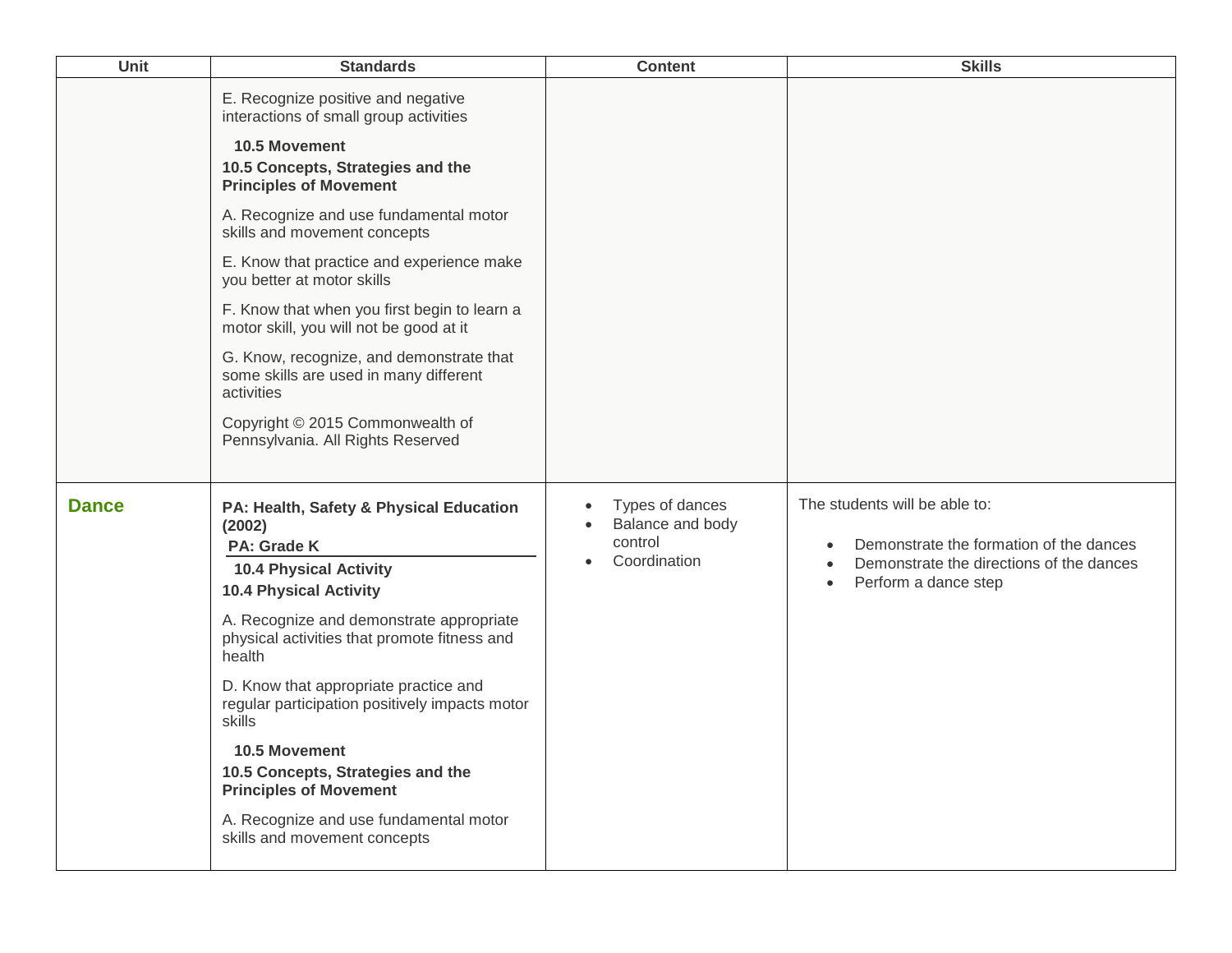| Unit                               | <b>Standards</b>                                                                                                                                                      | <b>Content</b>    | <b>Skills</b>                                                |
|------------------------------------|-----------------------------------------------------------------------------------------------------------------------------------------------------------------------|-------------------|--------------------------------------------------------------|
|                                    | B. Know that relationships refer to the ways<br>the individual, while moving, relates with<br>other people and the environment                                        |                   |                                                              |
|                                    | E. Know that practice and experience make<br>you better at motor skills                                                                                               |                   |                                                              |
|                                    | F. Know that when you first begin to learn a<br>motor skill, you will not be good at it                                                                               |                   |                                                              |
|                                    | G. Know, recognize, and demonstrate that<br>some skills are used in many different<br>activities                                                                      |                   |                                                              |
|                                    | K. Know that the amount of time a person<br>practices affects the ability to perform the<br>skill                                                                     |                   |                                                              |
|                                    | Copyright © 2015 Commonwealth of<br>Pennsylvania. All Rights Reserved                                                                                                 |                   |                                                              |
| <b>Spatial</b><br><b>Awareness</b> | PA: Health, Safety & Physical Education<br>(2002)                                                                                                                     | Spatial awareness | The students will be able to                                 |
|                                    | PA: Grade K                                                                                                                                                           |                   | Move in different pathways (straight,<br>curved, and zigzag) |
|                                    | <b>10.4 Physical Activity</b><br><b>10.4 Physical Activity</b>                                                                                                        |                   | Demonstrate body control while moving                        |
|                                    | A. Recognize and demonstrate appropriate<br>physical activities that promote fitness and<br>health                                                                    |                   |                                                              |
|                                    | B. Recognize the physiological effects of<br>moderate to vigorous physical activity on the<br>body (e.g., fast heart rate, heavy or<br>increased breathing, sweating) |                   |                                                              |
|                                    | 10.5 Movement<br>10.5 Concepts, Strategies and the<br><b>Principles of Movement</b>                                                                                   |                   |                                                              |
|                                    | A. Recognize and use fundamental motor<br>skills and movement concepts                                                                                                |                   |                                                              |
|                                    |                                                                                                                                                                       |                   |                                                              |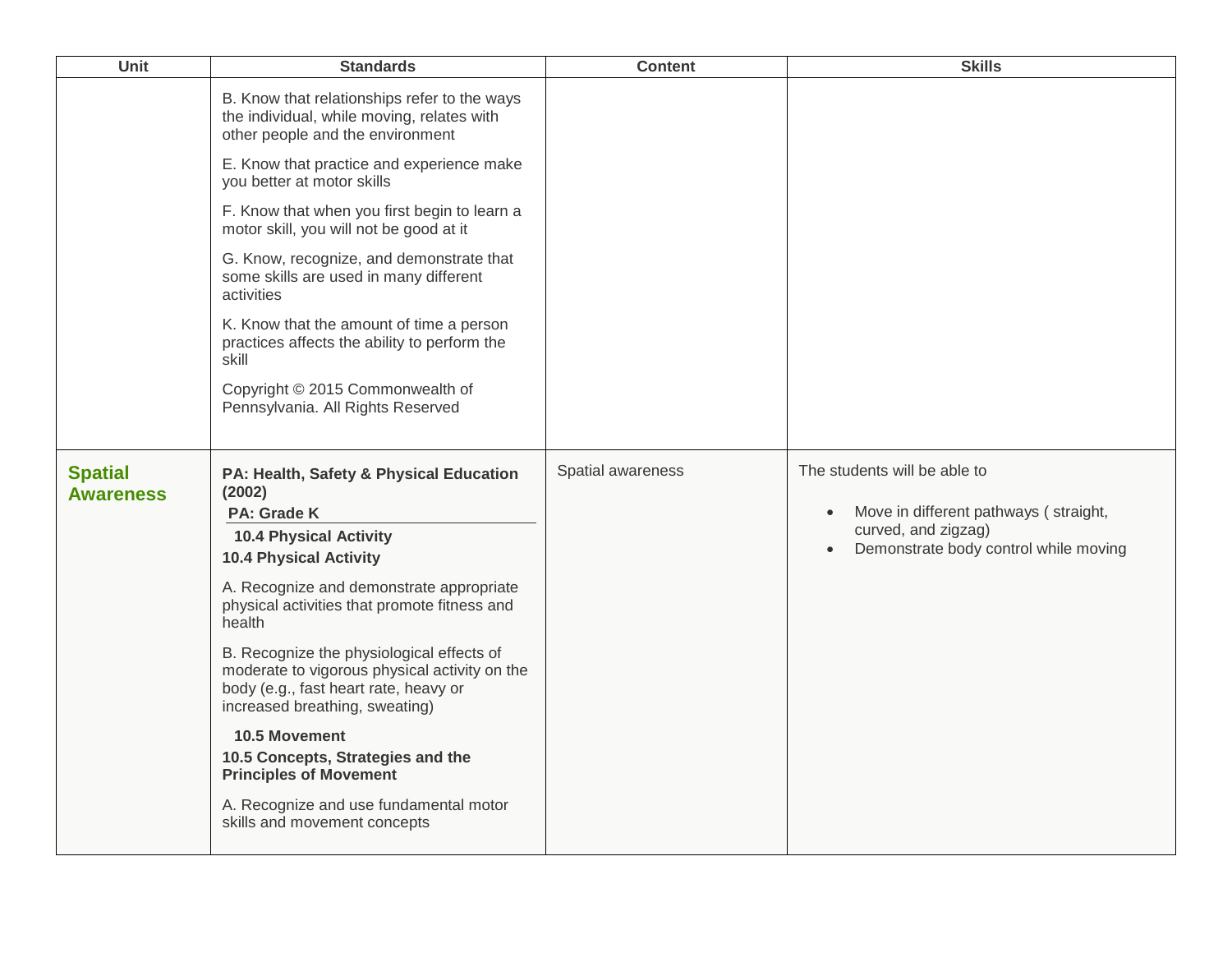| Unit                                 | <b>Standards</b>                                                                                                                                                                                                                                                                                                                                                                                                                                                                                                                                                    | <b>Content</b>                                 | <b>Skills</b>                                                                                                                                                                                                                                                                                                                      |
|--------------------------------------|---------------------------------------------------------------------------------------------------------------------------------------------------------------------------------------------------------------------------------------------------------------------------------------------------------------------------------------------------------------------------------------------------------------------------------------------------------------------------------------------------------------------------------------------------------------------|------------------------------------------------|------------------------------------------------------------------------------------------------------------------------------------------------------------------------------------------------------------------------------------------------------------------------------------------------------------------------------------|
|                                      | B. Know that relationships refer to the ways<br>the individual, while moving, relates with<br>other people and the environment<br>Copyright © 2015 Commonwealth of<br>Pennsylvania. All Rights Reserved                                                                                                                                                                                                                                                                                                                                                             |                                                |                                                                                                                                                                                                                                                                                                                                    |
| <b>Directions</b>                    | PA: Health, Safety & Physical Education<br>(2002)<br><b>PA: Grade K</b><br>10.5 Movement<br>10.5 Concepts, Strategies and the<br><b>Principles of Movement</b><br>A. Recognize and use fundamental motor<br>skills and movement concepts<br>B. Know that relationships refer to the ways<br>the individual, while moving, relates with<br>other people and the environment<br>H. Understand that critical elements are cues<br>that help students to learn a skill or to<br>perform better<br>Copyright © 2015 Commonwealth of<br>Pennsylvania. All Rights Reserved | <b>Basic Directions</b><br>Locomotor movements | The students will be able to:<br>Demonstrate locomotor movement(walking,<br>running, galloping, skipping, jumping, and<br>hopping) using different directions                                                                                                                                                                      |
| <b>Transferring</b><br><b>Weight</b> | PA: Health, Safety & Physical Education<br>(2002)<br><b>PA: Grade K</b><br><b>10.5 Movement</b><br>10.5 Concepts, Strategies and the<br><b>Principles of Movement</b><br>C. Know, recognize and demonstrate<br>relationship movement concepts (e.g.,<br>narrow, wide, over, under, leading, following)<br>E. Know that practice and experience make<br>you better at motor skills                                                                                                                                                                                   | Transferring of body weight                    | The students will be able to:<br>Perform log rolls, egg rolls<br>Demonstrate weight transfer<br>Demonstrate forward rolls through a series<br>of progressions (leap frog, rocky horse)<br>Demonstrate safety procedures when<br>working on a mat.(only one person on a<br>mat, if group member is near edge of mat to<br>say stop) |